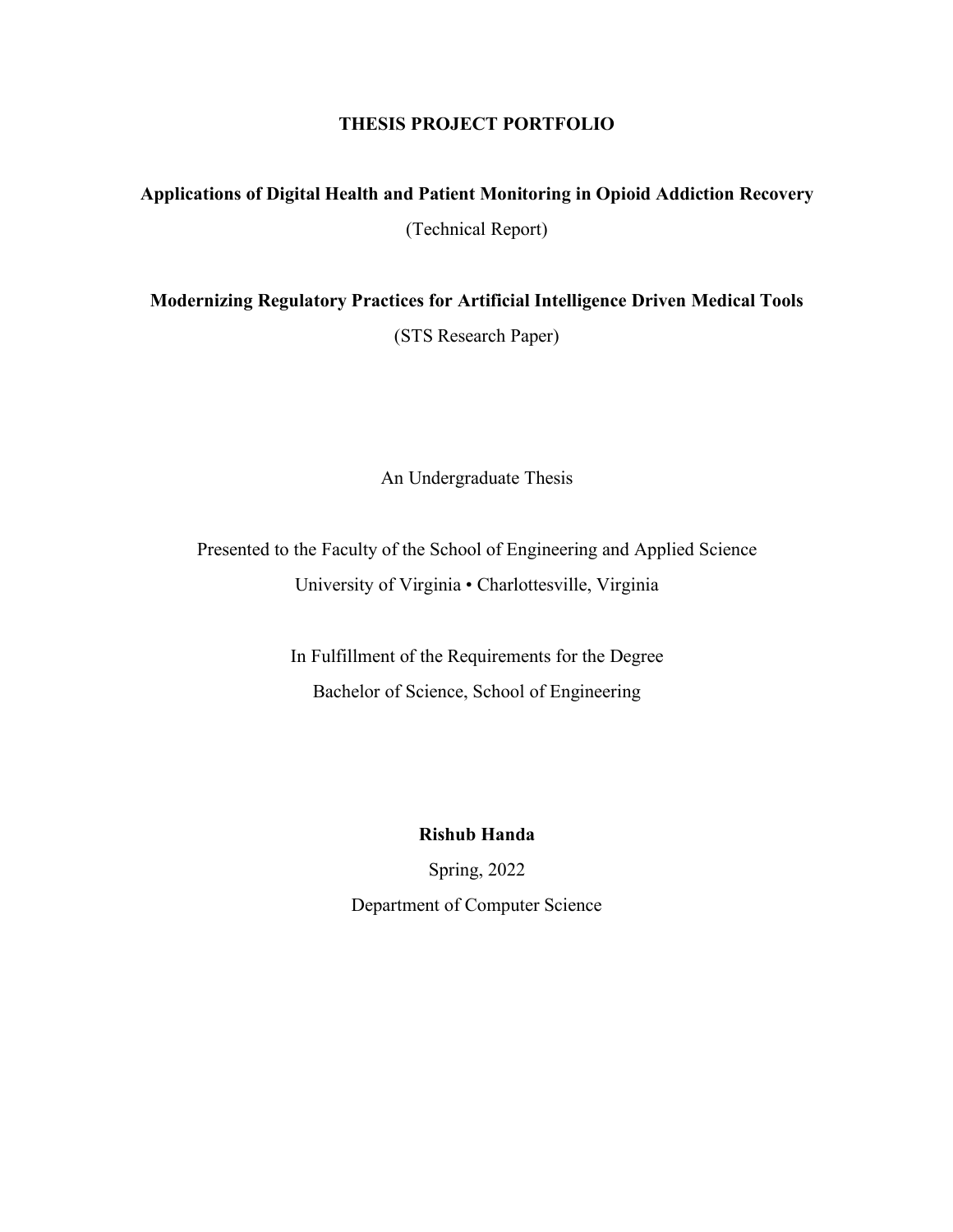## **TABLE OF CONTENTS**

## SOCIOTECHNICAL SYNTHESIS

APPLICATIONS OF DIGITAL HEALTH AND PATIENT MONITORING IN OPIOID ADDICTION RECOVERY Technical advisor: Daniel Graham, Department of Computer Science Technical advisor: Rosanne Vrugtman, Department of Computer Science

MODERNIZING REGULATORY PRACTICES FOR ARTIFICIAL INTELLIGENCE DRIVEN MEDICAL TOOLS STS advisor: Kent Wayland, Department of Engineering and Society

**PROSPECTUS** Technical Advisor: Daniel Graham, Department of Computer Science STS advisor: Benjamin Laugelli, Department of Engineering and Society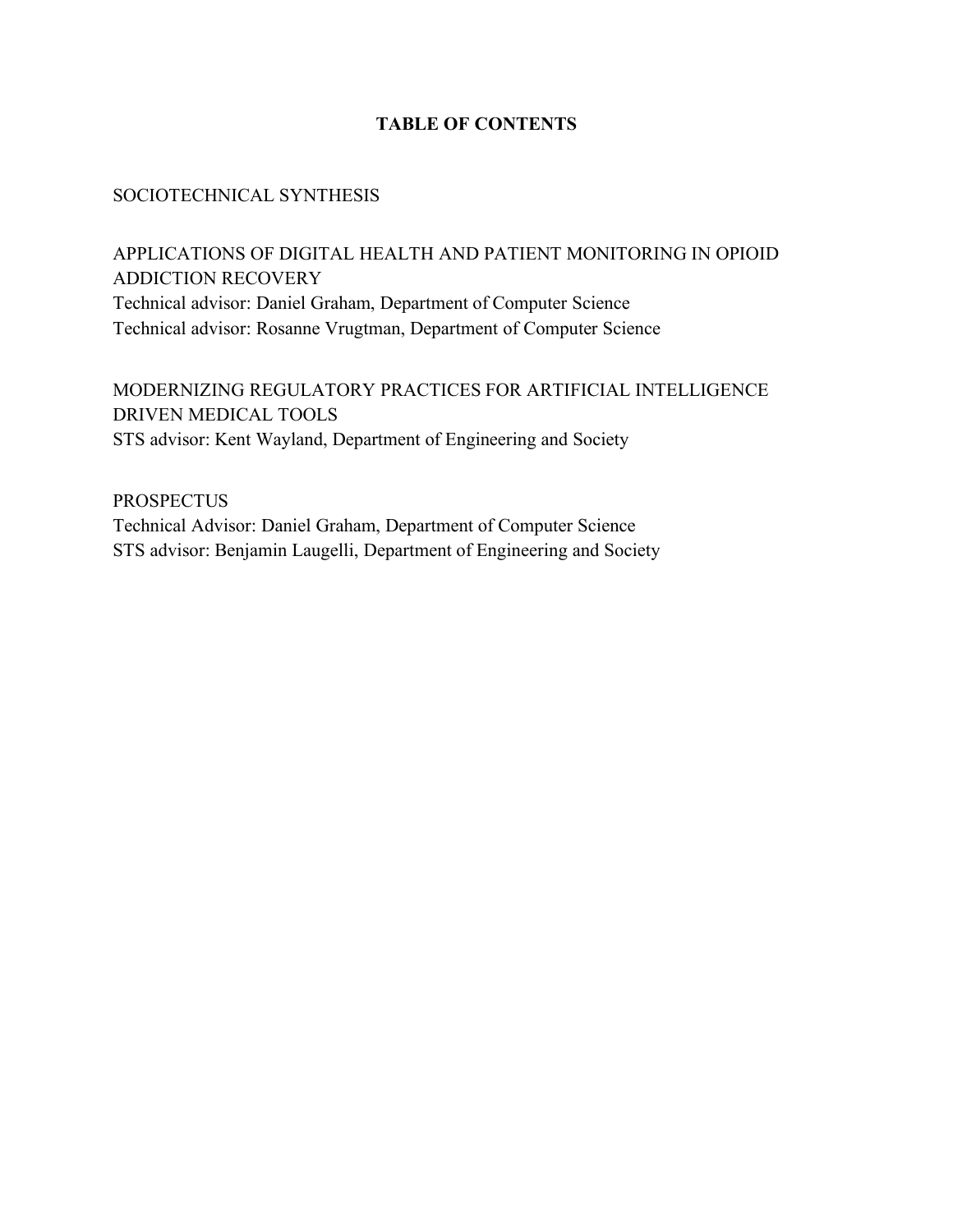Digital technologies are increasingly gaining prevalence in healthcare settings. Physicians are utilizing digital health to diagnose patients with diseases, plan a treatment course for the patient, and stay connected with them outside of the clinic. While these tools can improve patient outcomes and reduce burnout in physicians, they can also be misused and leave providers dependent on their convenience. These technologies do not have full contextual awareness, and thus can introduce algorithmic biases from their design and the data used for learning if they are not implemented with human supervision. The challenge I sought to address is how can we responsibly utilize digital health tools to improve patient care while mitigating its associated risks for bias. Specifically, in my technical project, I investigated how these tools could be used to strengthen the connection between doctors and patients in opioid addiction recovery. Meanwhile, in my STS research project, I analyzed the gaps in our current regulatory system that enable algorithmic bias in healthcare through a case study of the Optum Future Cost Algorithm.

In my technical research project, I explore the possible benefits of utilizing digital health applications in treatment for Opioid Use Disorder (OUD). 3 million Americans currently suffer from OUD, and this led to over 100,000 deaths in 2021. Unfortunately, for patients looking to address this disease, they have an incredibly low likelihood of recovery; 91% of patients relapse at least once, and 80% of patients relapse within a month of a detoxification program. This low success rate is largely caused by a lack of continuity in care outside of the clinic. These patients often live in environments that are not conducive to recovery, so it is important that they stay in touch with their care team even while at home. To address this gap in recovery and decrease the risk of relapse, I developed a digital health service that monitors when patients consume their opioid withdrawal medication and connects them to appropriate resources at times of high risk with a Digital Therapy Chatbot (DTC). Digital therapy has been utilized to combat other mental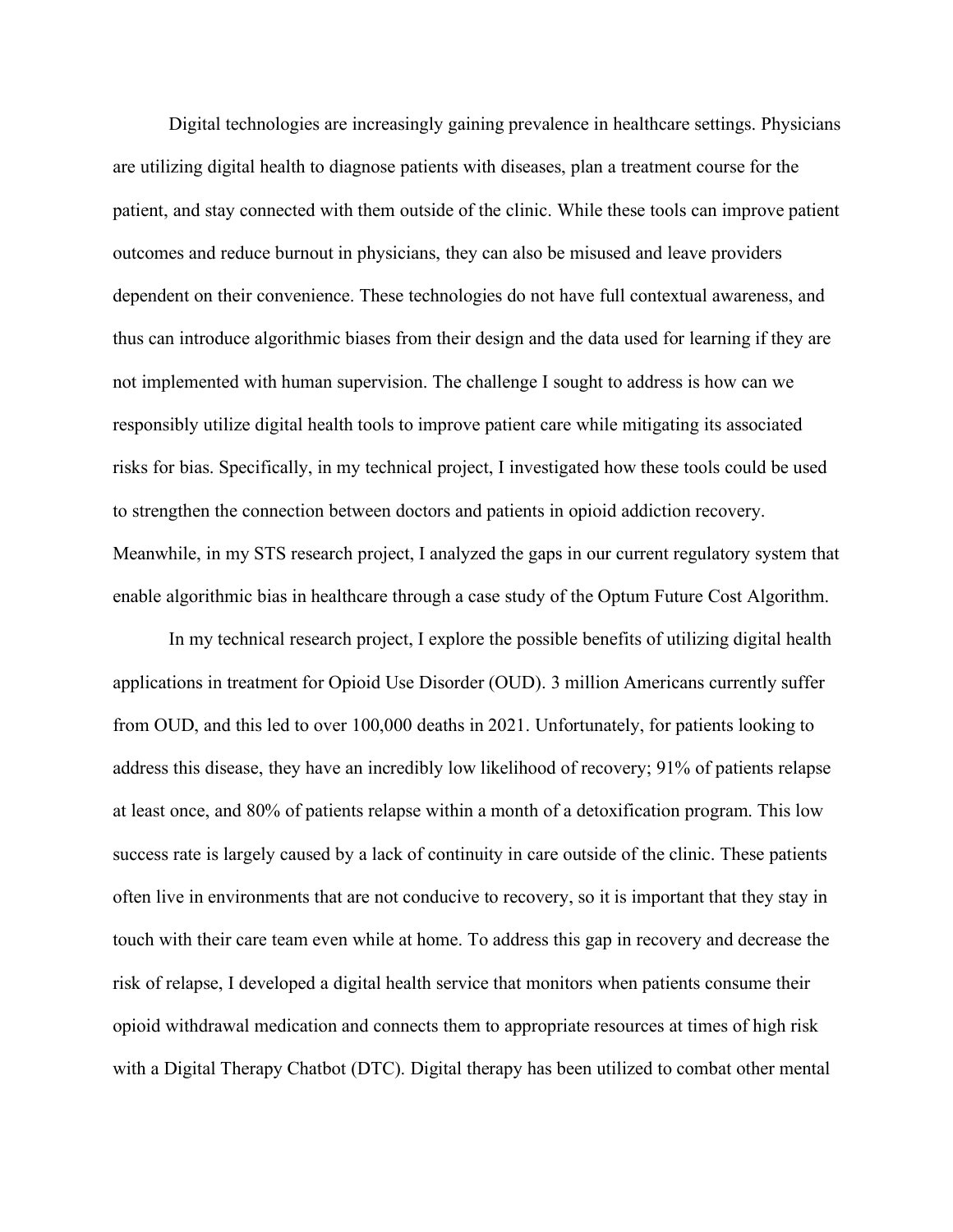health illnesses like depression, and anxiety, and I found that patients responded well to this treatment program for OUD as well. Through two pilot studies, the Net Promoter Score for this service was 92%, indicating that 11 out of 12 patients would highly recommend this system to a friend in recovery. Through patient and provider interviews it seems that this medication tracker and DTC is scalable and improves patient optimism towards their recovery. This technical project illustrated how digital health solutions can be used to strengthen the relationship between doctors and patients.

Over-reliance on digital health technologies, however, can lead to potentially fatal and costly outcomes for patients. Without supervision from healthcare providers, artificial intelligence (AI) digital health systems can introduce bias in their decisions. The issue with the current understanding of algorithmic bias in healthcare is that the literature largely focuses on the technical solutions, such as improving how data is sourced and how the model is designed. While these considerations are important in mitigating bias, my project investigated how regulatory systems can be modernized to provide more relevant procedures for AI in healthcare. Such was the case with the Optum Future Cost Algorithm, which introduced racial bias in its algorithm, preventing many Black patients from receiving the care they needed. While the literature suggests this can be attributed to an improper design choice in the model, I claim the larger issue is that this model was deployed without any oversight from the FDA. The currently FDA procedures for Software as a Medical Device (SaMD) are ineffective at regulating AI tools. Due to legal ambiguities, many companies are able to avoid regulation. Those that are regulated do not have any ongoing evaluation, even though the models learn and adapt over time, which can further reinforce its biases. I concluded that to reduce bias in digital health and risk to